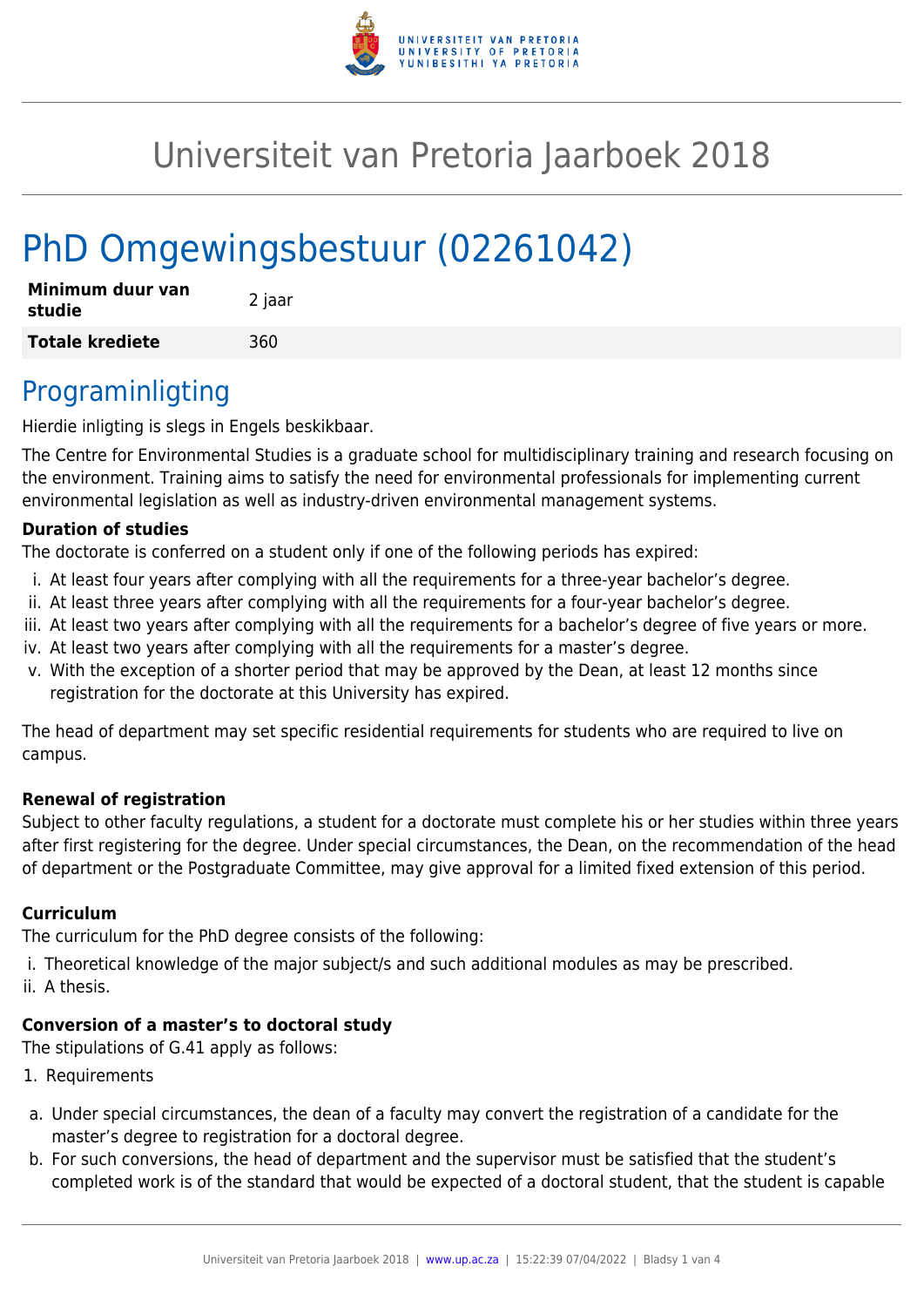

of completing a doctoral degree, and that the project is of appropriate standard and scope to constitute a doctoral study.

- c. For such conversions, the head of department and the supervisor must be satisfied that the student has demonstrated that he or she has the potential to fulfil the requirements of a doctoral degree without having completed a master's degree.
- 2. Process
- a. Application for conversion may be submitted at any time during the course of study for the master's degree.
- b. The application for the conversion must include the following documentation:
- i. A detailed progress report by the candidate of the work completed for the master's project. The report must provide proof that the results obtained thus far are of such a standard and scientific significance that they justify conversion to a doctoral project. The report should include details of presentations made at conferences and of material that has been submitted for publication and/or published.
- ii. A detailed proposal for the intended doctoral project, written by the candidate, including the objectives of the project.
- iii. A recommendation by the supervisor with specific comments on the ability of the applicant as a potential doctoral candidate as well as the feasibility of the conversion, especially with regard to the information provided by the candidate in his/her reports (items (i) and (ii)).
- iv. A recommendation by the head of department, if he or she is not the supervisor, in which the ability of the candidate as a potential doctoral candidate is confirmed.
- v. If the dean considers it advisable for the faculty, the candidate may be required to present a seminar to the department in support of the application. In this case, the head of department should include a report on this in his or her recommendation.
- c. The application of the candidate, together with the reports and recommendations, is submitted for consideration to the dean, (who may delegate to the Chairperson of the Faculty Postgraduate Committee) for approval. The decision should be submitted to the Faculty Board for approval.

#### **General**

Candidates are required to familiarise themselves with the General Regulations regarding the maximum duration of study and the requirements to submit an article/s for publication.

## Eksamens en slaagvereistes

- i. Consult the General Regulations that apply to the calculation of marks.
- ii. In order to obtain the PhD degree the candidate must:
- pass the examinations and the prescribed modules, as determined in the study programme;
- pass the thesis; and
- pass the final examination on the thesis and general subject knowledge.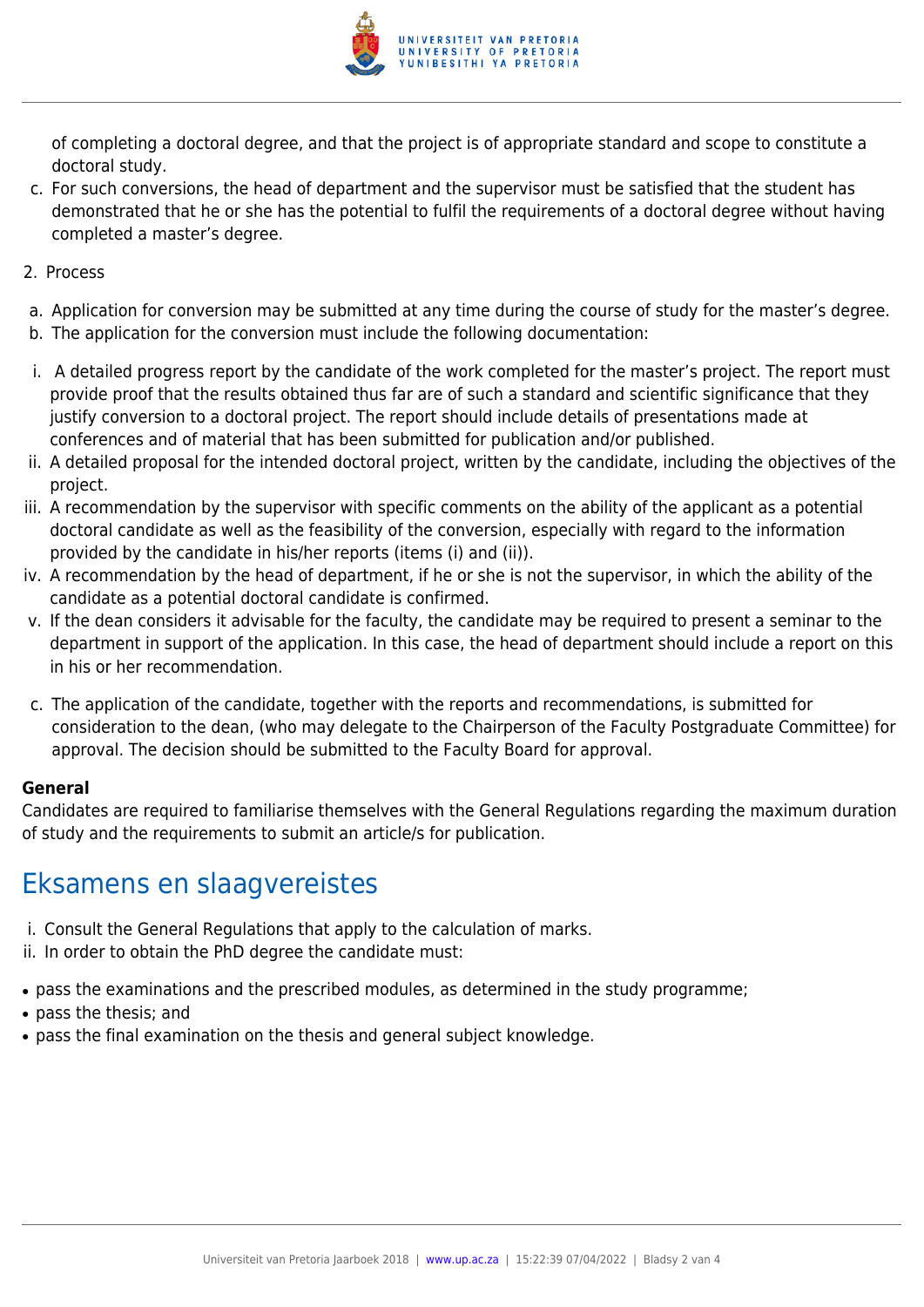

# Kurrikulum: Jaar 1

**Minimum krediete: 360**

### **Kernmodules**

### **Proefskrif: Omgewingsbestuur 994 (ENV 994)**

| <b>Modulekrediete</b> | 360.00                          |
|-----------------------|---------------------------------|
| <b>Voorvereistes</b>  | Geen voorvereistes.             |
| Onderrigtaal          | Module word in Engels aangebied |
| <b>Departement</b>    | Dierkunde en Entomologie        |
| Aanbiedingstydperk    | laar                            |